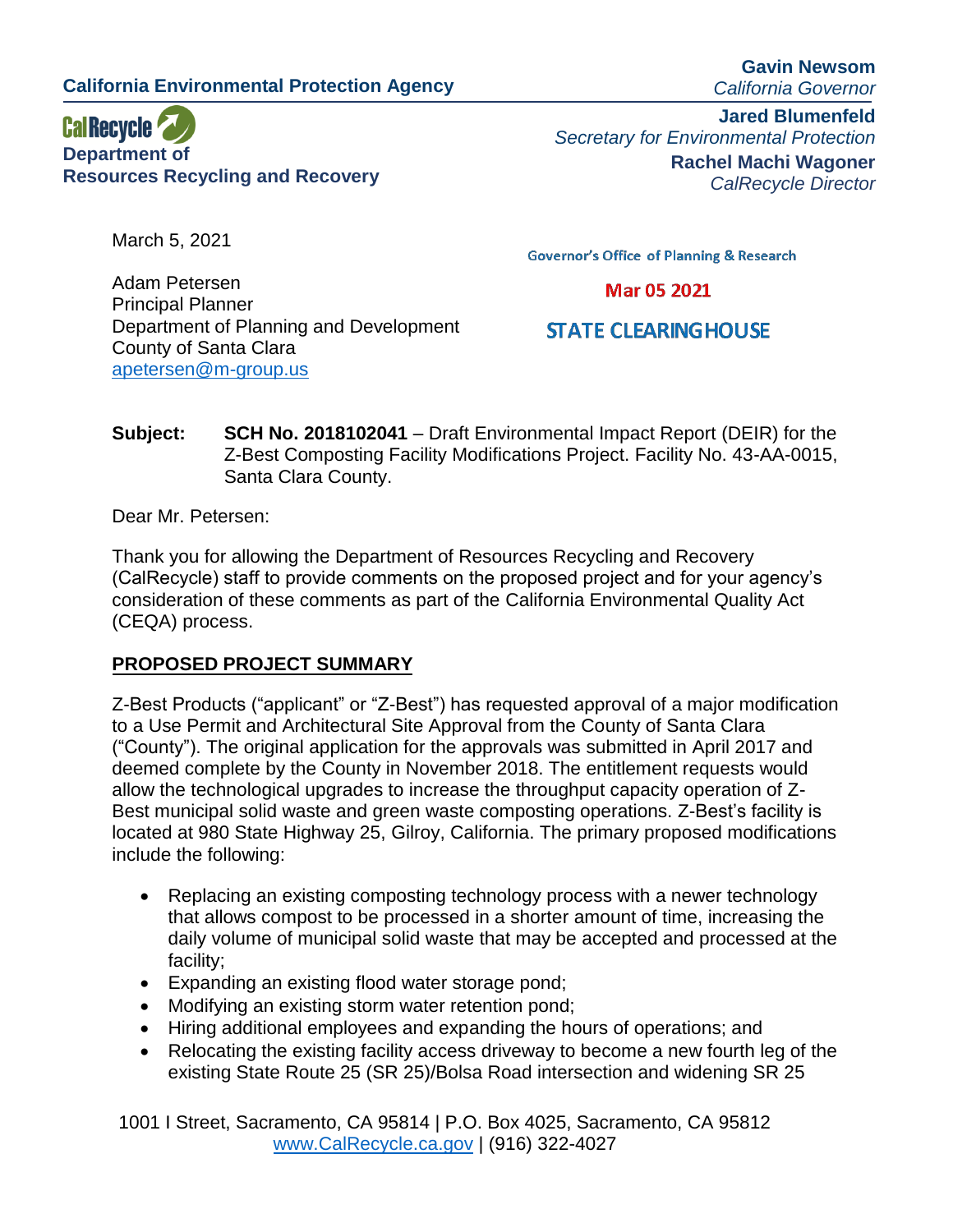along the project site frontage to accommodate new turn lanes into and out of the facility.

# **Comments**

### 1.0 Introduction

The primary proposed modifications include the following:

Hiring additional employees and expanding the hours of operations;

The Solid Waste Facilities Permit (SWFP) issued by the County of Santa Clara Department of Environmental Health, acting as the local enforcement agency LEA lists the following permitted hours of operation:

Overall Facility: 6:00 a.m. to 6:00 p.m.  $-$  7days/week; 6:00 a.m. to 10:00 p.m. within processing building; 24 hours per day windrow material receiving, screening, and turning.

The DEIR does not specifically state the proposed expansion of hours of operations. Please clarify if there will be a proposed expansion to the hours of operation stated on the current SWFP.

#### 2.2 Proposed Project Summary

The proposed incoming material daily tonnage increase from 1,500 TPD to 2,750 TPD represents an 83.33% increase in permitted daily tonnage. Since the applicant is not proposing an increase in either green waste or other inert material, it is therefore presumed that the 83.33% daily tonnage increase consists mainly of MSW feedstock.

Local Enforcement Agency inspections in the past have identified issues with space limitations in the existing processing building at the current material volume. Are any modifications to the existing MSW processing building necessary in order to accommodate the proposed MSW tonnage increase? Prior to obtaining a Revised SWFP, the applicant should be prepared to provide information regarding the processing building design capacity including the assumptions, methods, and calculations performed to determine the total capacity. The design capacity should be adequate to ensure processing and storage of MSW remains within the processing building in an effort to control odors, litter and leachate.

## Mitigation Measure 5-2

Z-Best shall augment its existing litter management activities to ensure that no Increase in litter attributable to the increase in composting operations under the proposed project would be visible from SR 25. Prior to the County LEA's approval of a revised Solid Waste Facilities Permit, Z-Best shall submit an updated litter management plan for the LEA's review and approval that describes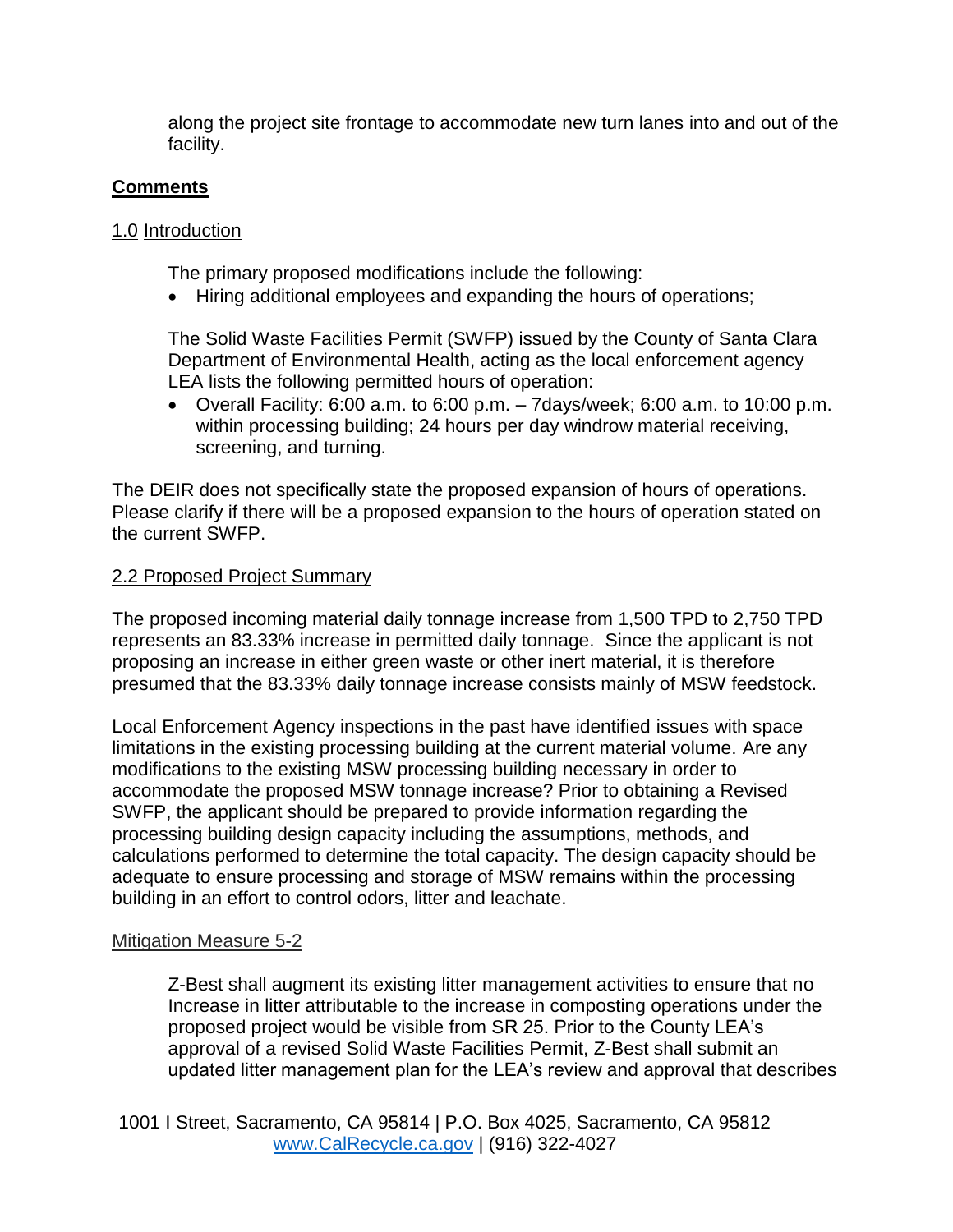how project-generated litter will be managed to avoid visual impact. The plan shall include but not be limited to the following measures:

a. Regular inspections of the project site frontage to identify and clean up any litter that may be generated by on-site operations or trucks hauling materials to or from the site.

b. Increased frequency of current clean-up activities, such as trash removal from the litter fence and street-sweeping to the extent needed to prevent any increase in the visibility from SR 25 of litter along the project frontage."

The litter management plan may be incorporated into the Report of Composting Site Information (RCSI), which would require approval from the Local Enforcement Agency. The litter management plan should be limited to activities within the permitted facility boundary, as the LEA does not have enforcement authority outside of the permitted facility boundary.

# **Solid Waste Regulatory Oversight**

The Santa Clara County, Environmental Health Division is the Local Enforcement Agency (LEA) and is responsible for providing regulatory oversight of solid waste handling activities, including inspections. Please contact the LEA, Jaji Murage, at 408.918.3405 to discuss the regulatory requirements for the proposed project.

Prior to implementation of the proposed project, the operator shall submit an application package to the LEA in order to revise their current Solid Waste Facilities Permit pursuant to Title 27 California Code of Regulations (27 CCR), section 21570, which shall be processed by the LEA pursuant to 27 CCR, section 21650.

## **Conclusion**

CalRecycle staff thanks the Lead Agency for the opportunity to review and comment on the environmental document and hopes that this comment letter will be useful to the Lead Agency preparing the EIR and in carrying out their responsibilities in the CEQA process.

CalRecycle staff requests copies of any subsequent environmental documents, copies of public notices and any Notices of Determination for this proposed project.

If the environmental document is certified during a public hearing, CalRecycle staff requests 10 days advance notice of this hearing. If the document is certified without a public hearing, CalRecycle staff requests 10 days advance notification of the date of the certification and proposed project approval by the decision making body.

If you have any questions regarding these comments, please contact me at 916.341.6427 or by e-mail at [eric.kiruja@calrecycle.ca.gov.](mailto:eric.kiruja@calrecycle.ca.gov)

1001 I Street, Sacramento, CA 95814 | P.O. Box 4025, Sacramento, CA 95812 [www.CalRecycle.ca.gov](http://www.calrecycle.ca.gov/) | (916) 322-4027